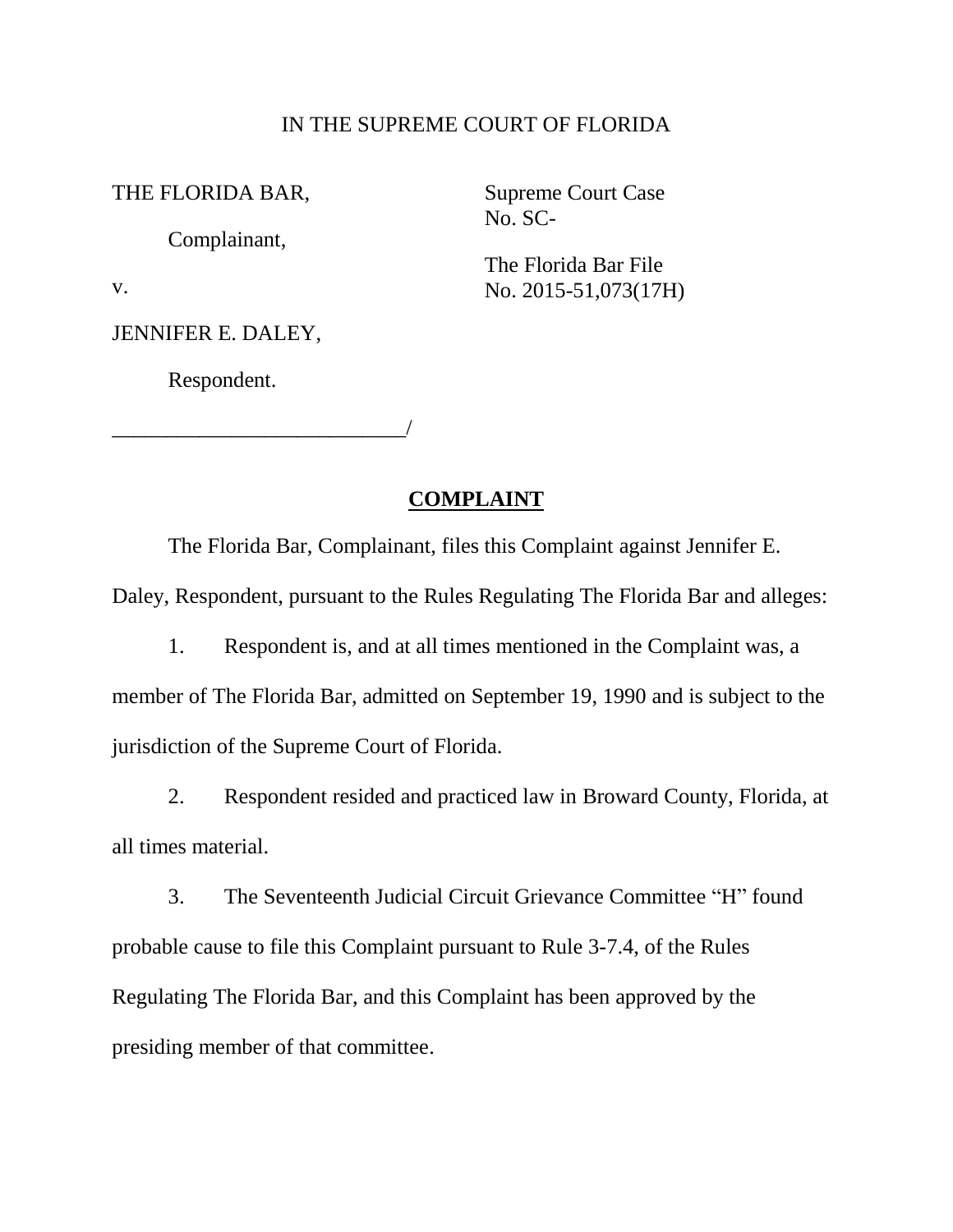4. Respondent, who was employed as an attorney at Amlong & Amlong, P.A., (hereinafter referred to as the "Amlong firm") represented Deborah Eldredge (hereinafter referred to as "Eldredge"). Eldredge had sought advice from Respondent after her employment with EDCare Management, Inc., (hereinafter referred to as "EDCare") was terminated. Respondent was the principal attorney for Eldredge and handled the two lawsuits Eldredge brought against EDCare and its parent company Hospital Physicians Partners, Inc. (hereinafter referred to as "Hospital").

5. The first lawsuit Respondent filed, *Eldredge v. EDCare Management, Inc. et al.*, Case No. 12-CV-61984-RNS, alleged unpaid wages under the Fair Labor Standards Act (hereinafter referred to as "FLSA") and the second lawsuit filed, *Eldredge v. EDCare Management, Inc. et al.,* Case No. 13-CV-61373-RNS, alleged wrongful termination/employment discrimination.

6. During the course of the litigation, it was discovered that prior to being terminated from employment, Eldredge had retained a company laptop and confidential documents from EDCare and concealed them during the discovery process.

7. Specifically, Eldredge had taken from EDCare three boxes, two thumb drives, and a disc full of confidential business records including client lists, financial statements, employment agreements, and emails from various mailboxes.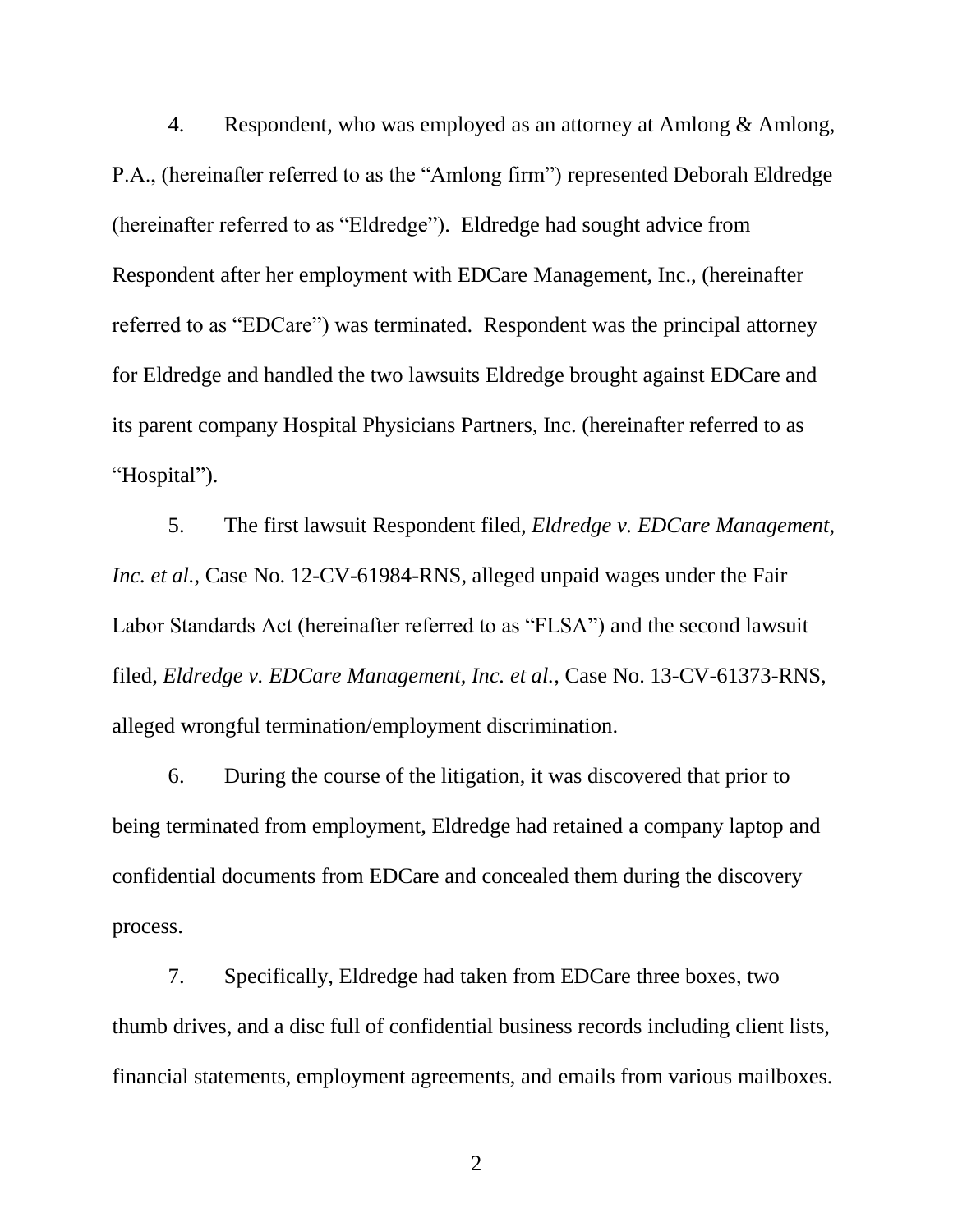8. On or about August 8, 2013, defendants filed a Motion for Sanctions against Eldredge and her counsel. On November 7, 2013, Judge Snow, the trial judge in the litigation, issued a ruling on Defendants' Motion for Sanctions ordering Eldredge to conduct a diligent search and turn over all of EDCare's documents in Eldredge's possession.

9. On or about November 20, 2013, the two lawsuits referred to in paragraph 5 were consolidated into *Eldredge v. EDCare Management, Inc., et al*., Consolidated Case No. 13-61373-CIV-SCOLA (hereinafter referred to as the "litigation"). The trial judge stated: "Consolidation will allow Defendants to take the necessary discovery in light of the last-minute production of documents that were taken from the Defendants by the Plaintiff during her employment. Consolidation will also allow sufficient time for the Defendants to renew their request for sanctions regarding the previously-withheld materials."

10. During Eldredge's deposition on November 21, 2013, it was discovered that despite Judge Snow's order requiring Eldredge to "conduct a diligent search of her emails," Eldredge had performed only a cursory review of her America Online email account.

11. Thereafter, the trial court ordered the Amlong firm to search Eldredge's email account using specific terms and imposed a deadline of July 3, 2014 to disclose the search performed and a deadline of July 14, 2014 for the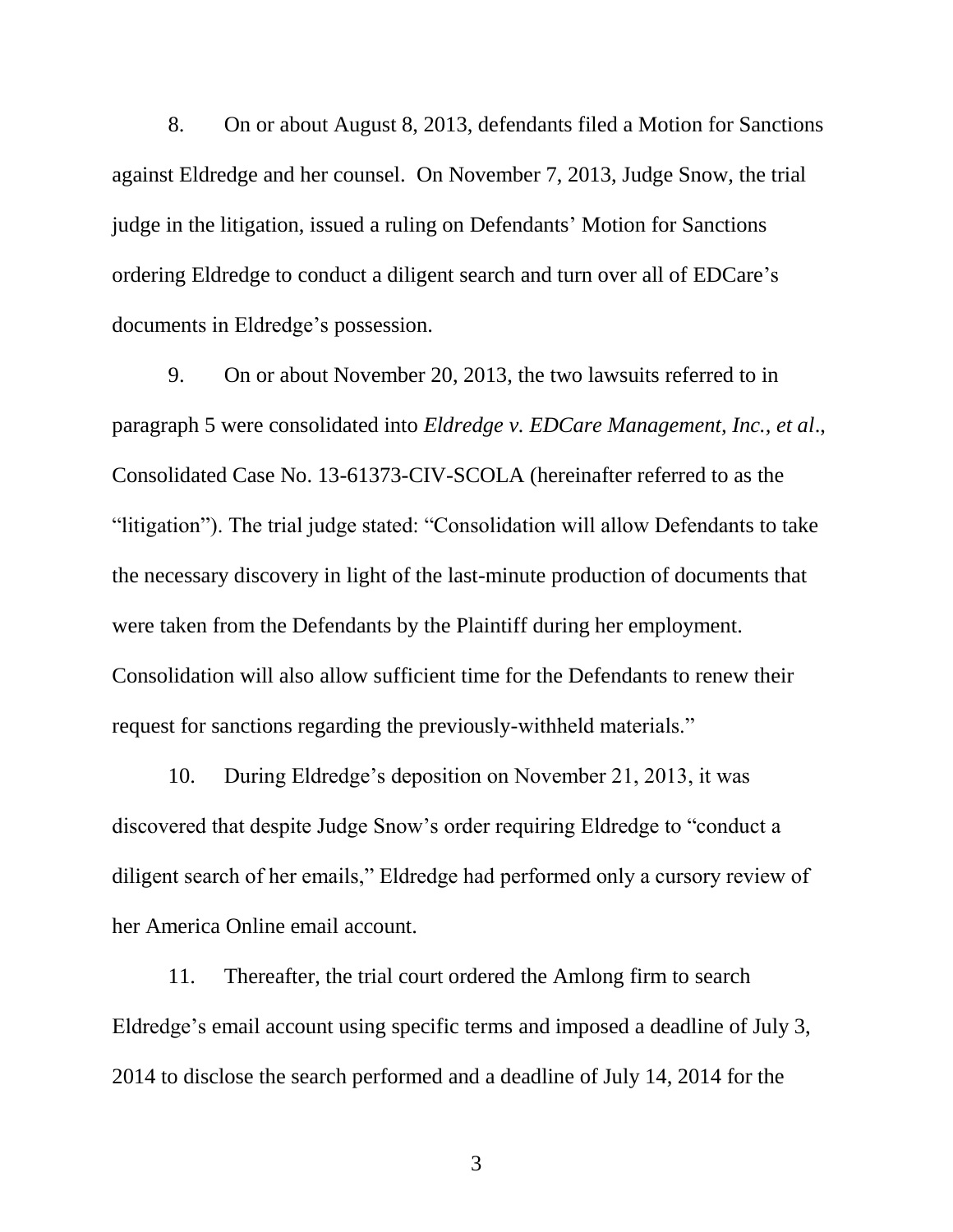additional production. The date range of the search was January 1, 2011 to November 8, 2013.

12. In addition, the trial court ruled that attorney-client communications did not need to be produced or placed in a privilege log but a log needed to be produced for other withheld documents.

13. Based on the foregoing, the trial court, in an Order dated November 21, 2013, allowed EDCare to file a Renewed Motion for Sanctions against Eldredge.

14. On February 14, 2014, triggered by the amount of production turned over by Eldredge, EDCare filed a motion titled *Defendants' Renewed Motion for a Sanctions Hearing, Based on Plaintiff's Massive Theft Of Confidential Information From Defendants, Her Plan To Blackmail Their Executives, And Her Concealment Of These Materials During Discovery* (hereinafter referred to as "Defendants' Renewed Motion for Sanctions").

15. In Defendants' Renewed Motion for Sanctions, referring to the documents that had been concealed during discovery, EDCare stated in part:

> Her counsel suggested there were a handful. Then her counsel suggested there was a box. Then they produced three boxes, two thumb drives, and a disc of stolen materials with no legitimate explanation at the time and no legitimate explanation at Plaintiff's subsequent deposition.... Yet neither Plaintiff nor her counsel has performed such a search to this day. Neither of them has supplemented their production since her deposition based on such a search.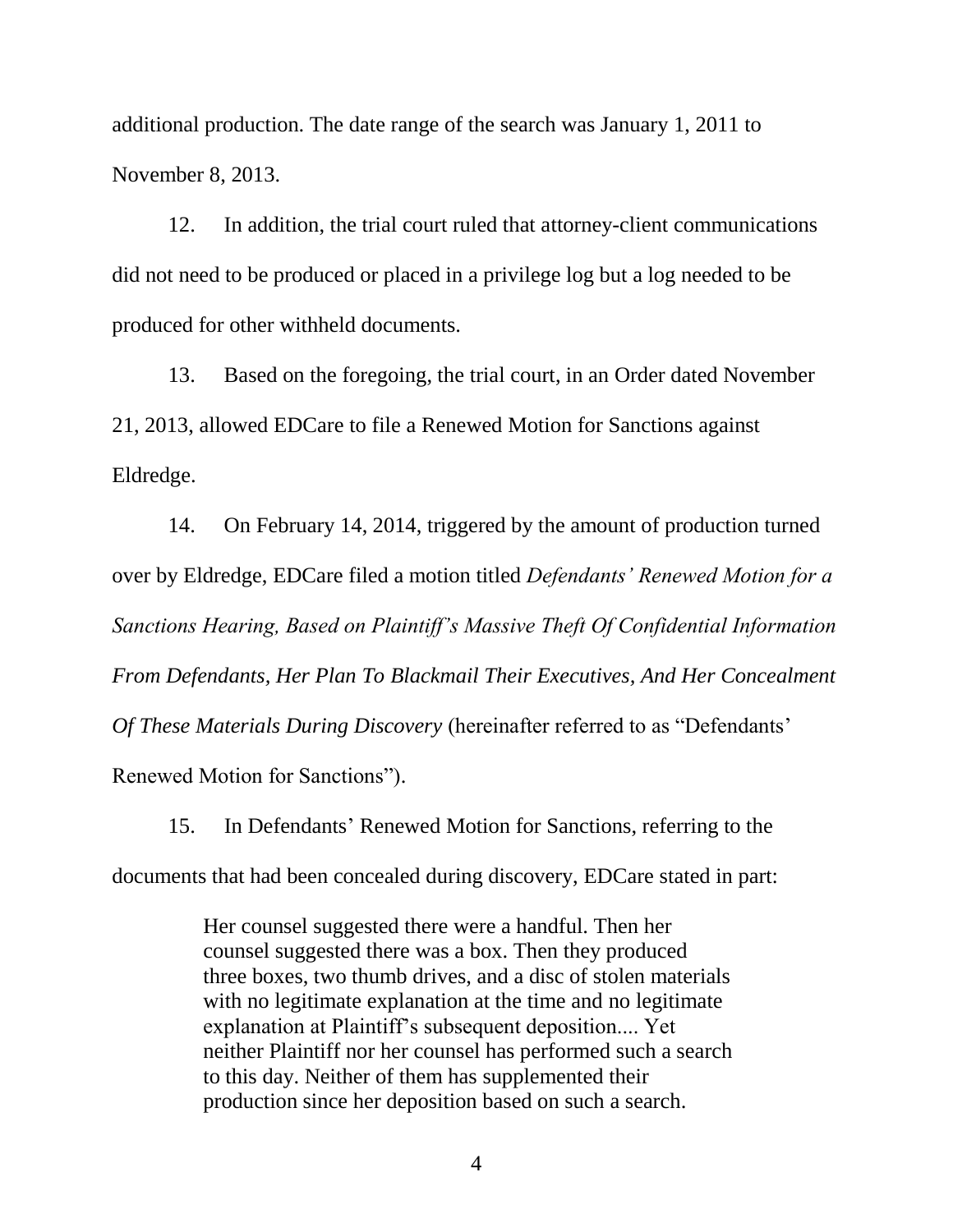16. Thereafter, Respondent filed a Motion to Withdraw and asked that such be granted on an expedited basis stating the Amlong firm was unable to agree with Eldredge on how best to proceed on significant aspects of the litigation. The court granted the Motion to Withdraw.

17. In an August 12, 2014 order, the trial court allowed EDCare to supplement Defendants' Renewed Motion for Sanctions to include Respondent's firm and stated:

> To address Defendants' concerns that counsel's withdrawal could provide a means for counsel to avoid compliance with prior Court orders without repercussions, the undersigned grants Defendants leave to supplement their Renewed Motion for Sanctions within two weeks from August 12, 2014 for the purpose of explicitly including Amlong & Amlong, P.A. as an additional subject of the motion.

18. On August 26, 2014, EDCare filed its supplemental sanctions motion titled *Supplement to Renewed Motion For Sanctions To Include Former Counsel Of Record For Plaintiff As Additional Subjects Of The Motion (hereinafter referred* to as "Supplement to Renewed Motion for Sanctions") and therein alleged that the Amlong firm had acted in bad faith in pursuing frivolous claims and in covering up evidence. EDCare sought an order requiring the Amlong firm pay reasonable attorney's fees and costs in the litigation.

19. In its Supplement to Renewed Motion for Sanctions, EDCare pointed out that the Amlong firm did not deny "extensive perjury, obstruction of discovery,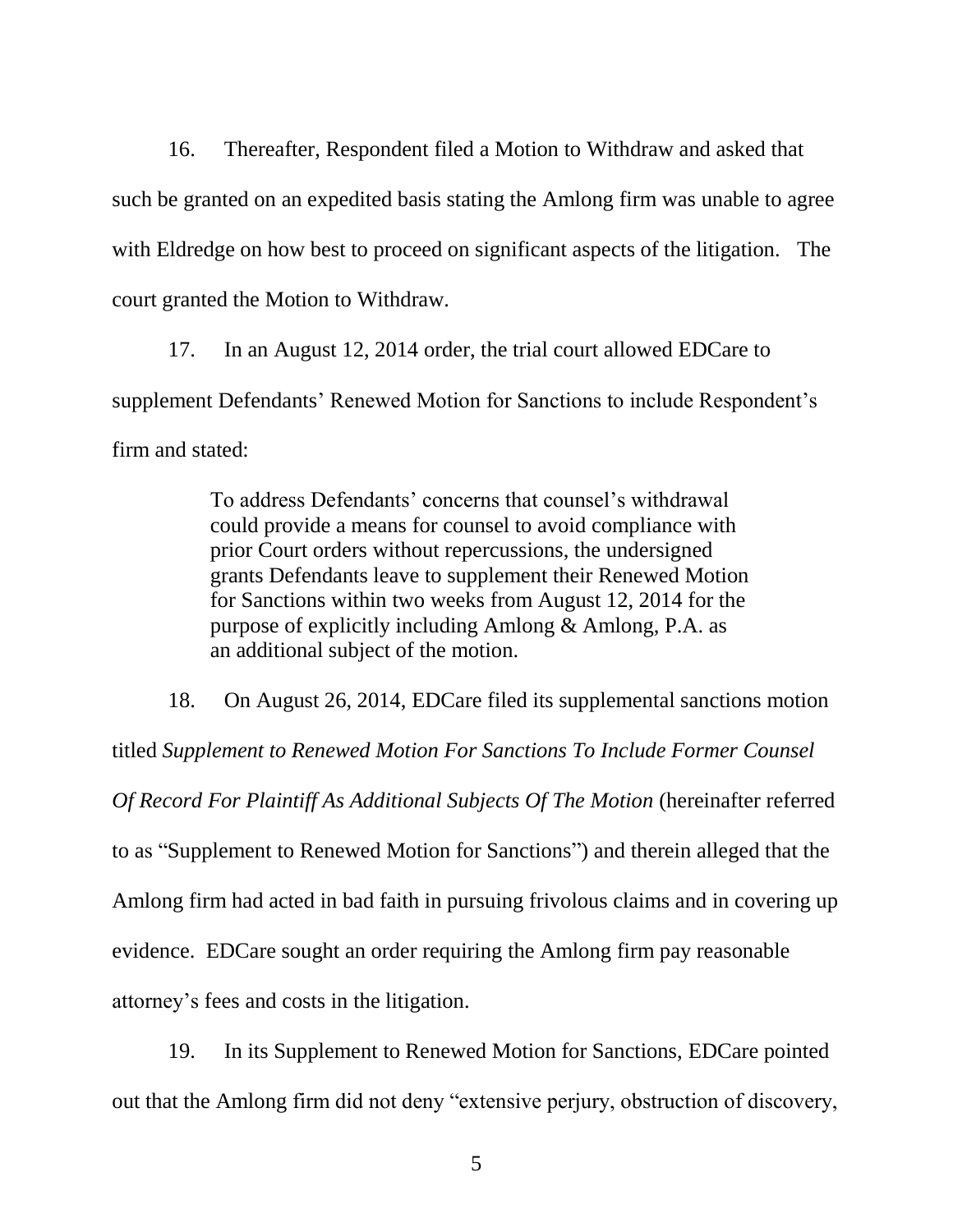and misappropriation of company property by Eldredge" and that the key issue was whether the Amlong firm knew about Eldredge's "perjury and obstruction, or at least recklessly enabled them."

20. In December 2014, Eldredge and the defendants in the litigation settled all claims "without limiting Defendants' rights against" the Amlong firm and its attorneys. In addition, Eldredge waived the attorney-client privilege.

21. Thereafter in the litigation, a *Subpoena Duces Tecum* was issued requiring the Amlong firm to produce certain documents. The Amlong firm was to produce the documents by February 23, 2015.

22. On March 2, 2015, the trial court held an evidentiary hearing on the Supplement to Renewed Motion for Sanctions.

23. At the March 2, 2015 hearing, Eldredge testified that Respondent told her to return the laptop and any original documents but did not instruct her regarding the computer disc or copies of other documents in her possession.

24. Eldredge further testified at the March 2, 2015 hearing that on July 17, 2012, she had delivered a computer disk labeled "Jeffery's My Documents" containing files from J. Schillinger's computer and a large bin and a box full of documents to the Amlong firm.

25. At the March 2, 2015 hearing, Eldredge testified that she took the documents indicated in paragraph 24 back from the Amlong firm and had them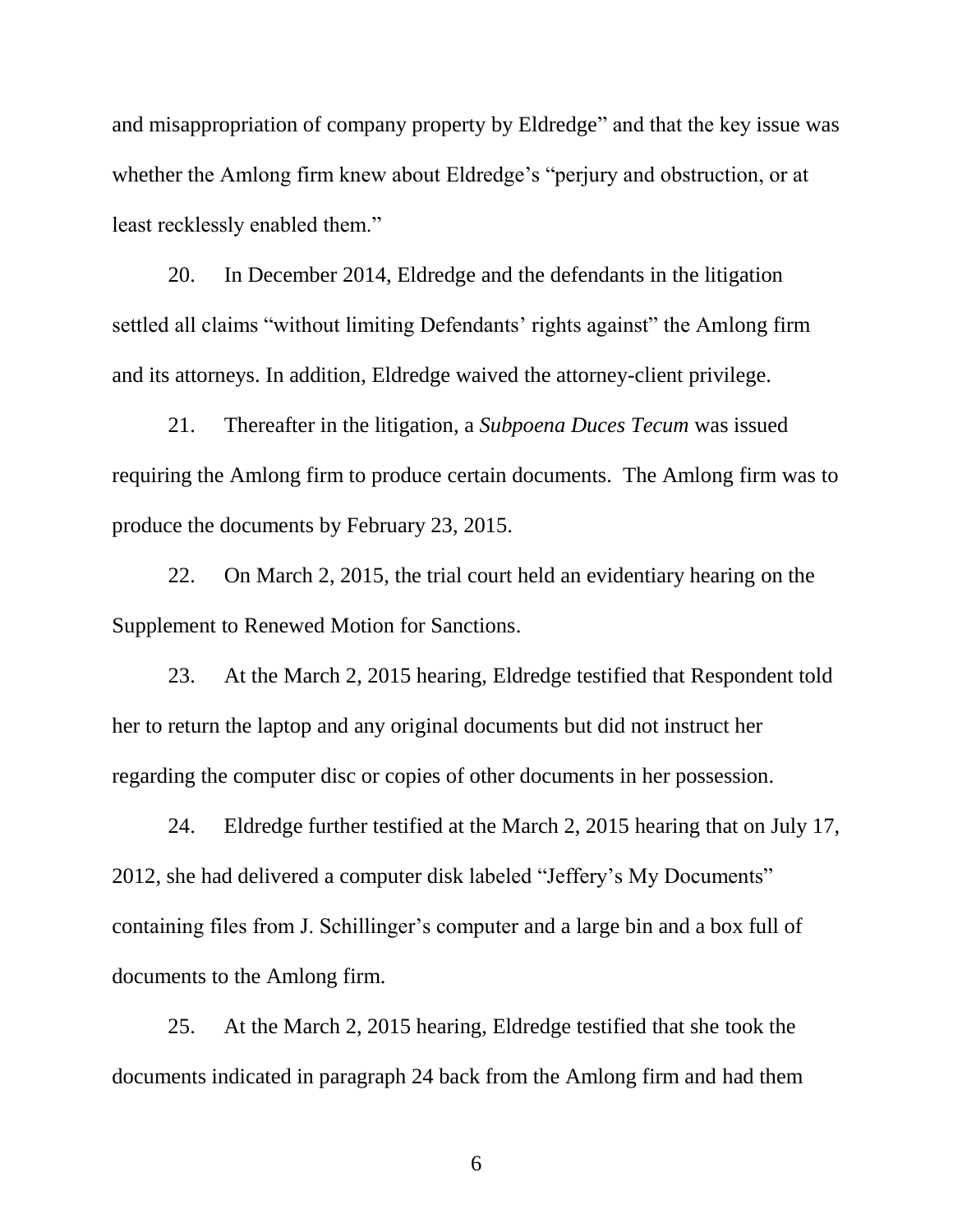scanned and saved on a flash drive. She testified that she provided the flash drive to the Amlong firm and that on August 16, 2012, at the request of the Amlong firm, she returned the bin and the box full of documents to the Amlong firm.

26. During the sanction proceeding, EDCare indicated litigation expenses of approximately \$525,000.00 and \$530,000.00 in connection with the two cases.

27. On March 31, 2015, the trial court issued an order granting the Supplement to Renewed Motion For Sanctions (hereinafter referred to as the "Order") and sanctioned the Amlong firm pursuant to Title 28, United States Code, Section 1927.

28. The instant grievance was brought about by the Order wherein the Court found:

> a. Eldredge sought Respondent and William Robert Amlong's legal services regarding wrongful termination and illegal activities of EDCare, and they transformed it into a FLSA case and Discrimination case without informing Eldredge they had no intention of filing a *qui tam action* (whistleblower type of case). b. Respondent and Amlong held back and did not produce the bulk of the documents requested in discovery until compelled to do

> documents since July 17, 2012, obtaining them again on a flash drive

7

so by court orders. Despite having the bulk of the requested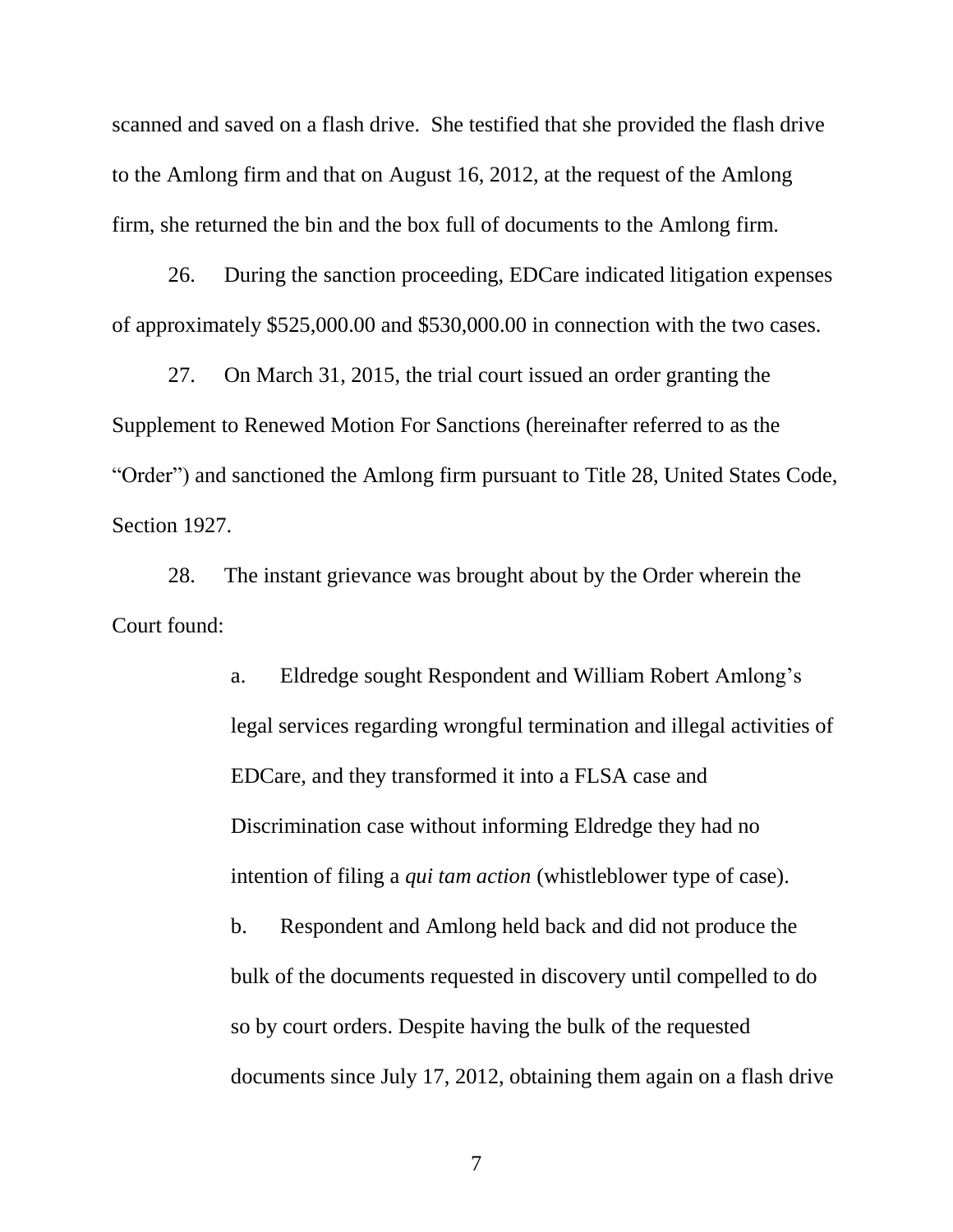shortly thereafter, and retaking possession of the large bin and box full of documents on August 16, 2012, Respondent failed to deliver these documents in *Plaintiff's Response to Defendant's First Request for Production* served on February 13, 2013. In the Plaintiff's Response To Defendant's First Request for Production, Respondent stated that Plaintiff would "produce any letters, memos, notes, policy statements, disciplinary forms, personnel documents, and/or handbooks that she obtained, created or acquired during the threeyear period covered by this action related to her claim for overtime pay and the defenses asserted in this action."

c. The FLSA case was frivolous *ab* initio and Respondent and Amlong knowingly and recklessly pursued the FLSA case because it could bring about a large payout.

d. The Discrimination case was frivolous *ab initio* which was recklessly and knowingly pursued by Respondent and Amlong.

e. There was no basis for the Amlong firm to characterize EDCare's reduction in force as a "so-called reduction in force" in the Complaint or in the argument in opposition to the Motion to Dismiss, and state there was "not really a reduction-in-force," when the firm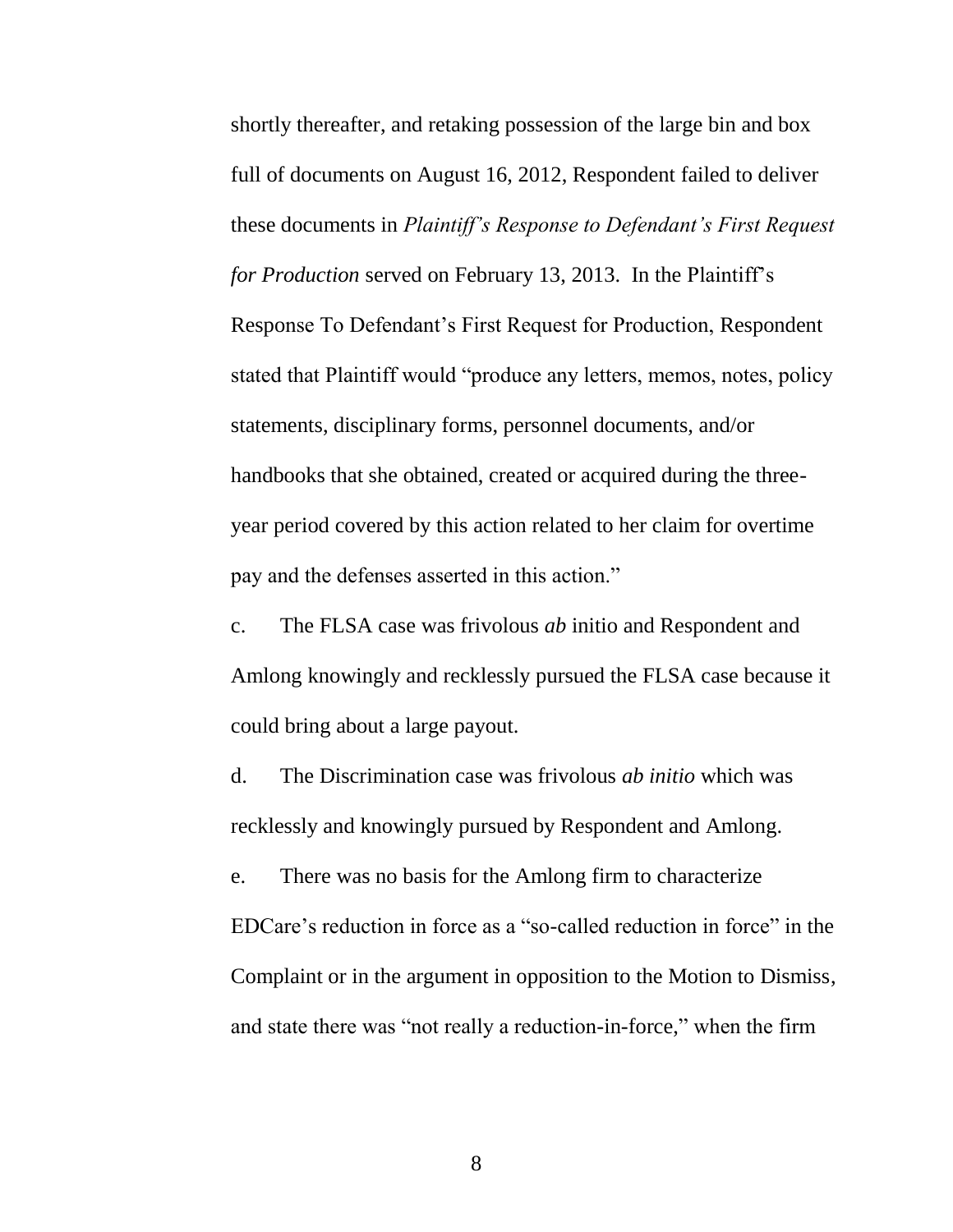knew a Separation Agreement in which Eldredge sought legal advice was in connection to the reduction in force.

f. Respondent, whose conduct was supported by Amlong, obstructed EDCare's set-off defense and theft/misappropriation counterclaim. When Respondent received the civil theft demand letter from EDCare's Counsel on July 2, 2013, Respondent knew Eldredge had provided the Amlong firm property in the form of, at least, a box of documents, a thumb drive, and a CD, but Respondent only instructed Eldredge to return a lap top and an "original" threeinch black binder from an operational meeting.

g. Despite EDCare's employee handbook making no distinction between originals and copies when requiring employees to return the company's property upon termination, Respondent failed to respond to Eldredge's email requesting clarification about the documents Eldredge needed to turn over.

h. Respondent's representation that Eldredge was returning "original" documents in response to the demand for the return of EDCare's property was sheer and unadulterated obfuscation on her part.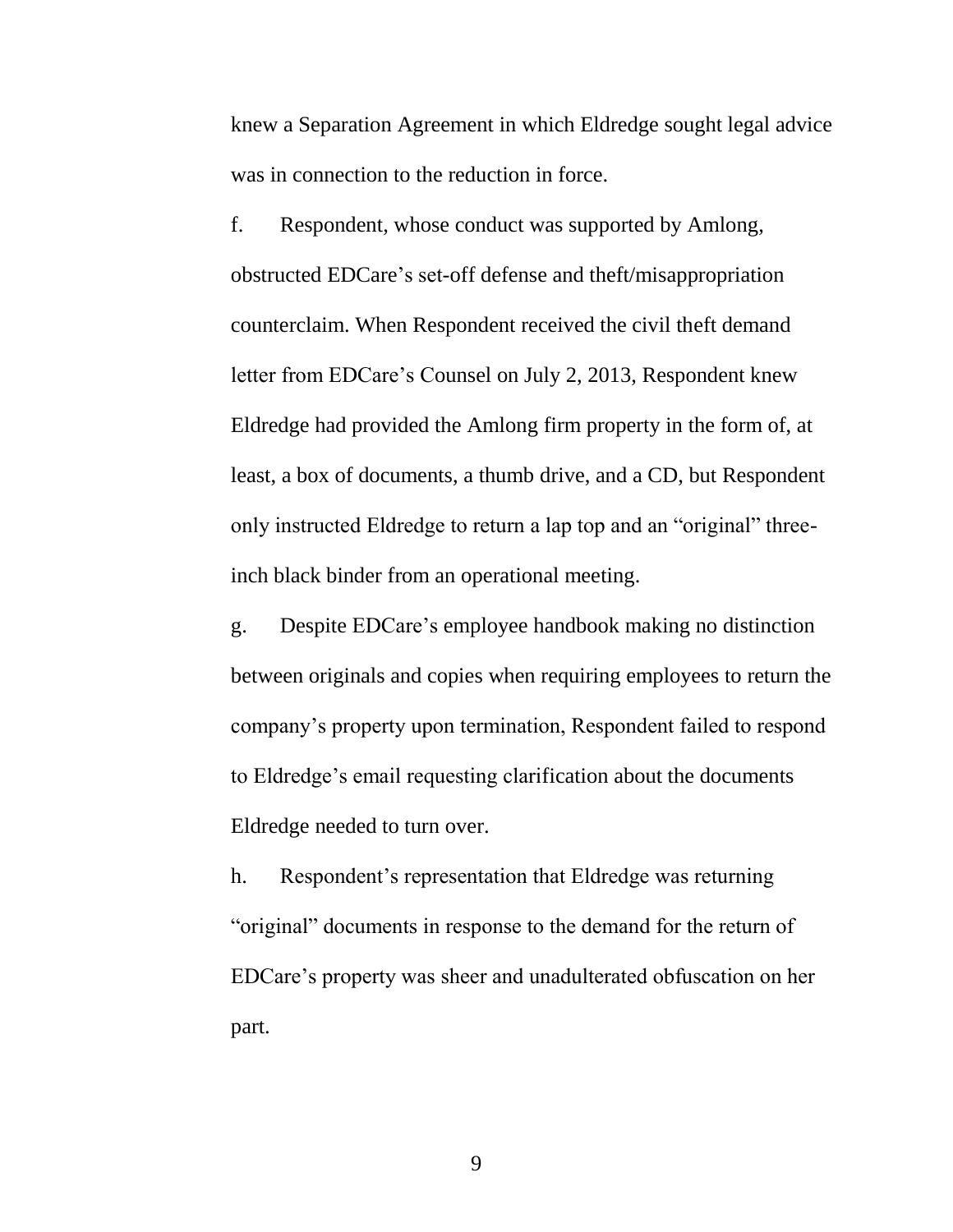i. Respondent, whose conduct was supported by Amlong, obstructed the discovery process and the litigation of the original Motion for Sanctions. Respondent failed to disclose that the Amlong firm was sitting on EDCare's property whose return had been demanded and which had not been produced in discovery for either case.

j. In moving to compel access to materials that had been turned over to EDCare for purposes of making copies of said documents, Respondent made it seem as though only Eldredge had retained the documents and had not provided them to the Amlong firm.

k. Respondent, whose conduct was supported by Amlong, obstructed EDCare's effort to gain full compliance of the trial court's order when they pursued the AOL subpoena. Respondent only instructed Eldredge to search for all the records in her possession and Respondent provided no guidance to Eldredge on what to search for.

l. Respondent, whose conduct was supported by Amlong, obstructed the litigation of Defendants' Renewed Motion for Sanctions directed at the Amlong firm by filing a Motion for Protective Order in response to EDCare's *Subpoena Duces Tecum*  and failing to comply with the subpoena by providing the documents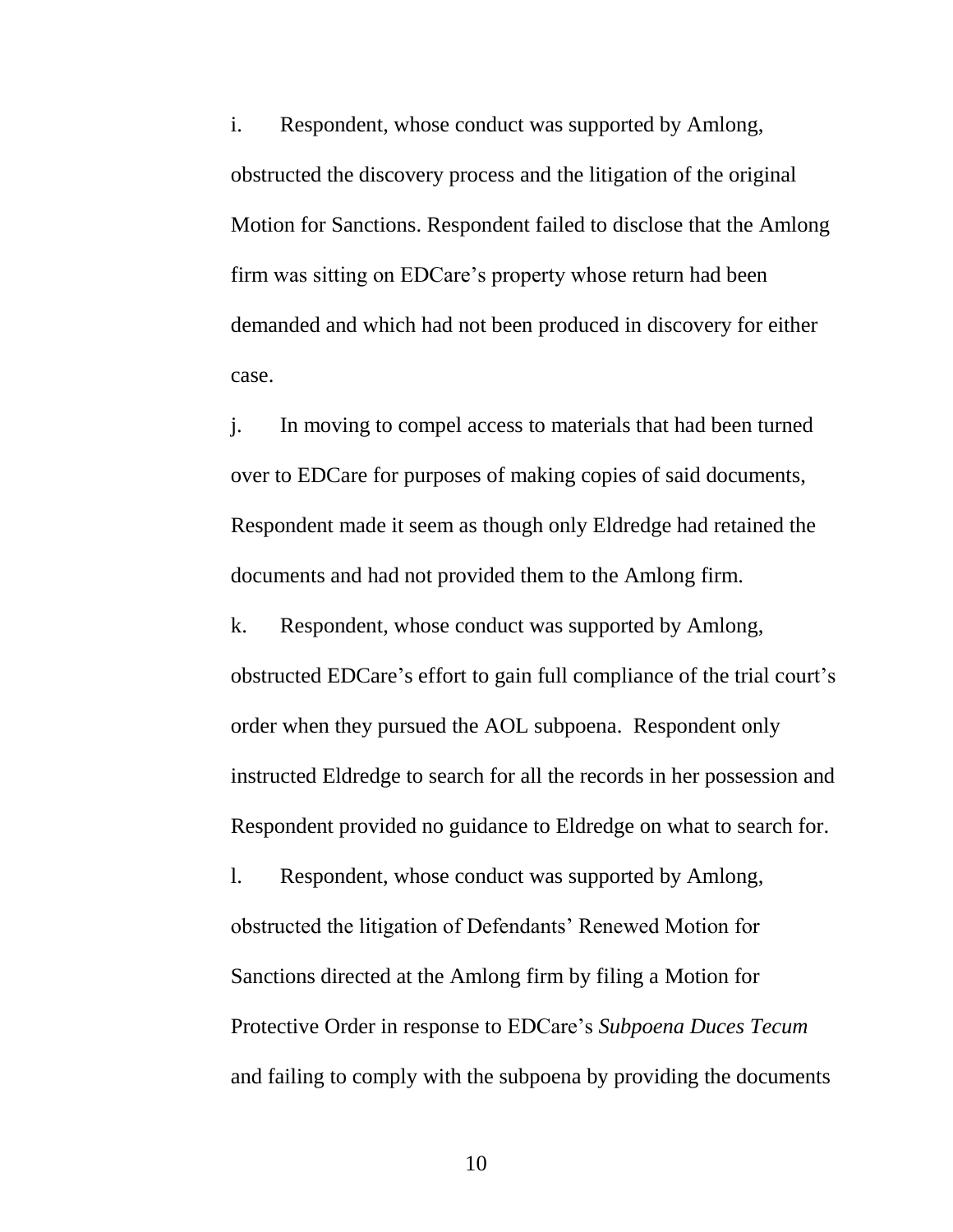requested after the February 23, 2015 deadline. Some documents were produced on February 27, 2015.

m. Respondent and Amlong were less than candid in their testimony before the court and the Respondent required admonishment due to her evasiveness and non-responsiveness.

n. The Respondent and Amlong engaged in knowing and reckless conduct throughout the litigation, which infected the entire Eldredge litigation. To make matters worse, rather than acknowledge the impropriety of such conduct and rectify it, they used smoke and mirrors each time they were called to account, even to the point of failing to render credible testimony at the final evidentiary hearing to which they were entitled.

29. The Amlong firm was sanctioned and ordered to pay reasonable fees and costs incurred by Defendants in the litigation.

30. Wherefore, by reason of the foregoing, Respondent has violated the following Rules Regulating The Florida Bar: 3-4.3 [The standards of professional conduct to be observed by members of the bar are not limited to the observance of rules and avoidance of prohibited acts, and the enumeration herein of certain categories of misconduct as constituting grounds for discipline shall not be deemed to be all-inclusive nor shall the failure to specify any particular act of misconduct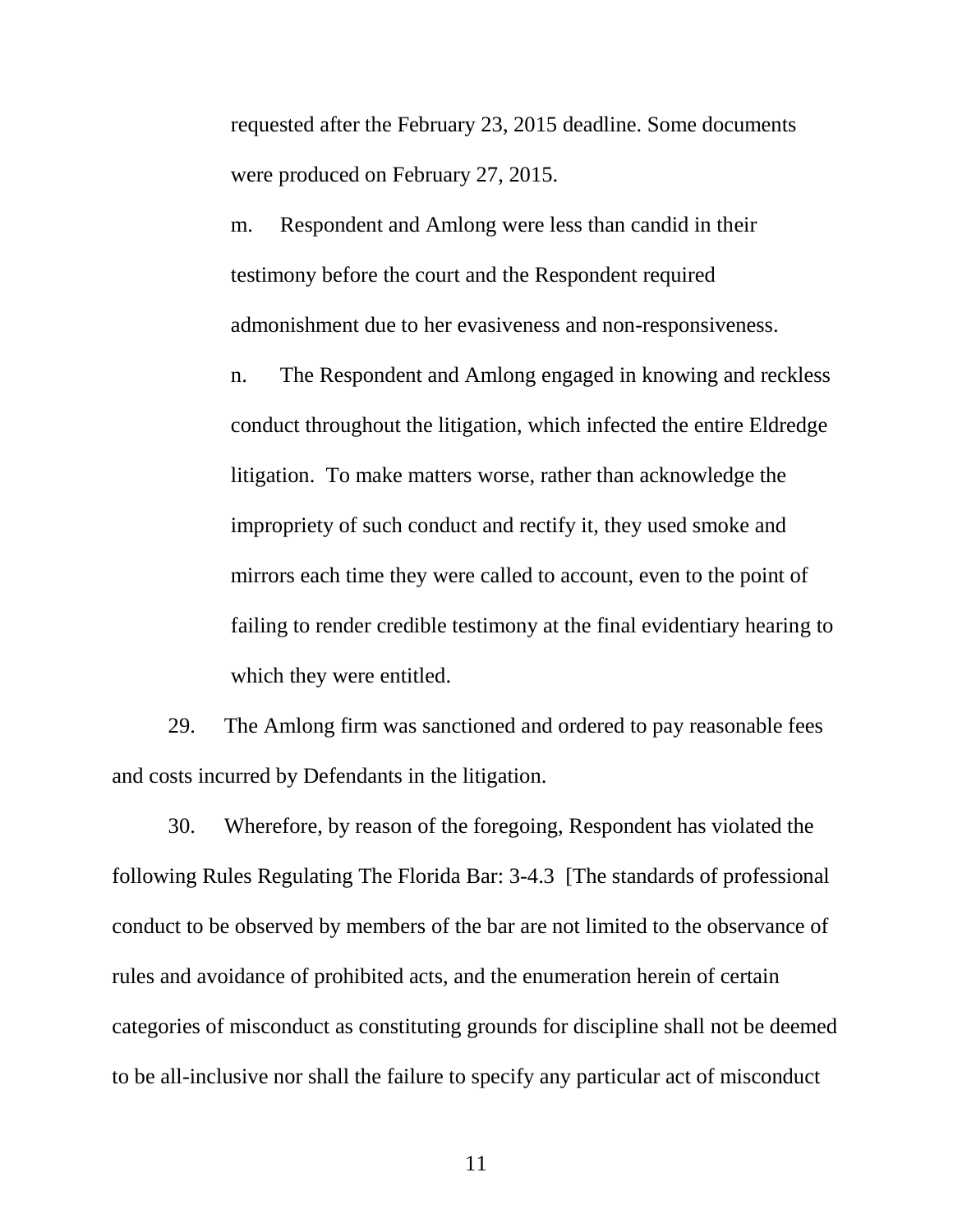unlawful or contrary to honesty and justice, whether the act is committed in the misdemeanor, may constitute a cause for discipline.]; 4-3.1 [A lawyer shall not faith argument for an extension, modification, or reversal of existing law. A interests of the client.]; 4-3.3(a)(1) [A lawyer shall not knowingly make a false fact or law previously made to the tribunal by the lawyer.]; 4-3.4(a) [A lawyer knows or reasonably should know is relevant to a pending or a reasonably be construed as tolerance thereof. The commission by a lawyer of any act that is course of the attorney's relations as an attorney or otherwise, whether committed within or outside the state of Florida, and whether or not the act is a felony or bring or defend a proceeding, or assert or controvert an issue therein, unless there is a basis in law and fact for doing so that is not frivolous, which includes a good lawyer for the defendant in a criminal proceeding, or the respondent in a proceeding that could result in incarceration, may nevertheless so defend the proceeding as to require that every element of the case be established.]; 4-3.2 [A lawyer shall make reasonable efforts to expedite litigation consistent with the statement of fact or law to a tribunal or fail to correct a false statement of material must not unlawfully obstruct another party's access to evidence or otherwise unlawfully alter, destroy, or conceal a document or other material that the lawyer foreseeable proceeding; nor counsel or assist another person to do any such act.]; 4-3.4(c) [A lawyer must not knowingly disobey an obligation under the rules of a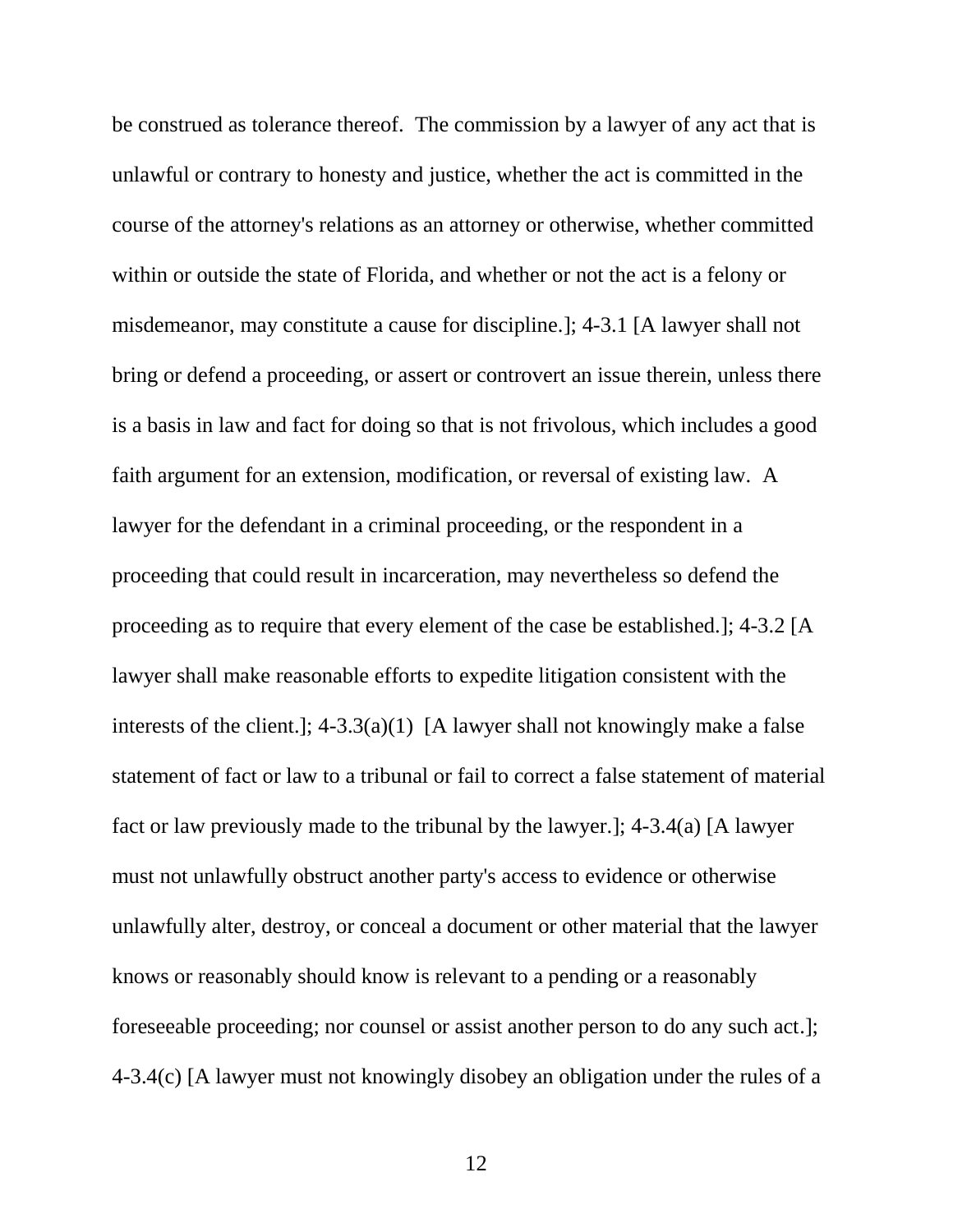tribunal except for an open refusal based on an assertion that no valid obligation knowingly fail to disclose a material fact to a third person when disclosure is another to do so, or do so through the acts of another.]; and 4-8.4(d) [A lawyer prejudicial to the administration of justice, including to knowingly, or through witnesses, court personnel, or other lawyers on any basis, including, but not limited exists.]; 4-3.4(d) [A lawyer must not in pretrial procedure, make a frivolous discovery request or intentionally fail to comply with a legally proper discovery request by an opposing party.]; 4-4.1(a) [In the course of representing a client a lawyer shall not knowingly make a false statement of material fact or law to a third person.]; 4-4.1(b) [In the course of representing a client a lawyer shall not necessary to avoid assisting a criminal or fraudulent act by a client, unless disclosure is prohibited by rule 4-1.6.]; 4-8.4(a) [A lawyer shall not violate or attempt to violate the Rules of Professional Conduct, knowingly assist or induce shall not engage in conduct in connection with the practice of law that is callous indifference, disparage, humiliate, or discriminate against litigants, jurors, to, on account of race, ethnicity, gender, religion, national origin, disability, marital status, sexual orientation, age, socioeconomic status, employment, or physical characteristic.].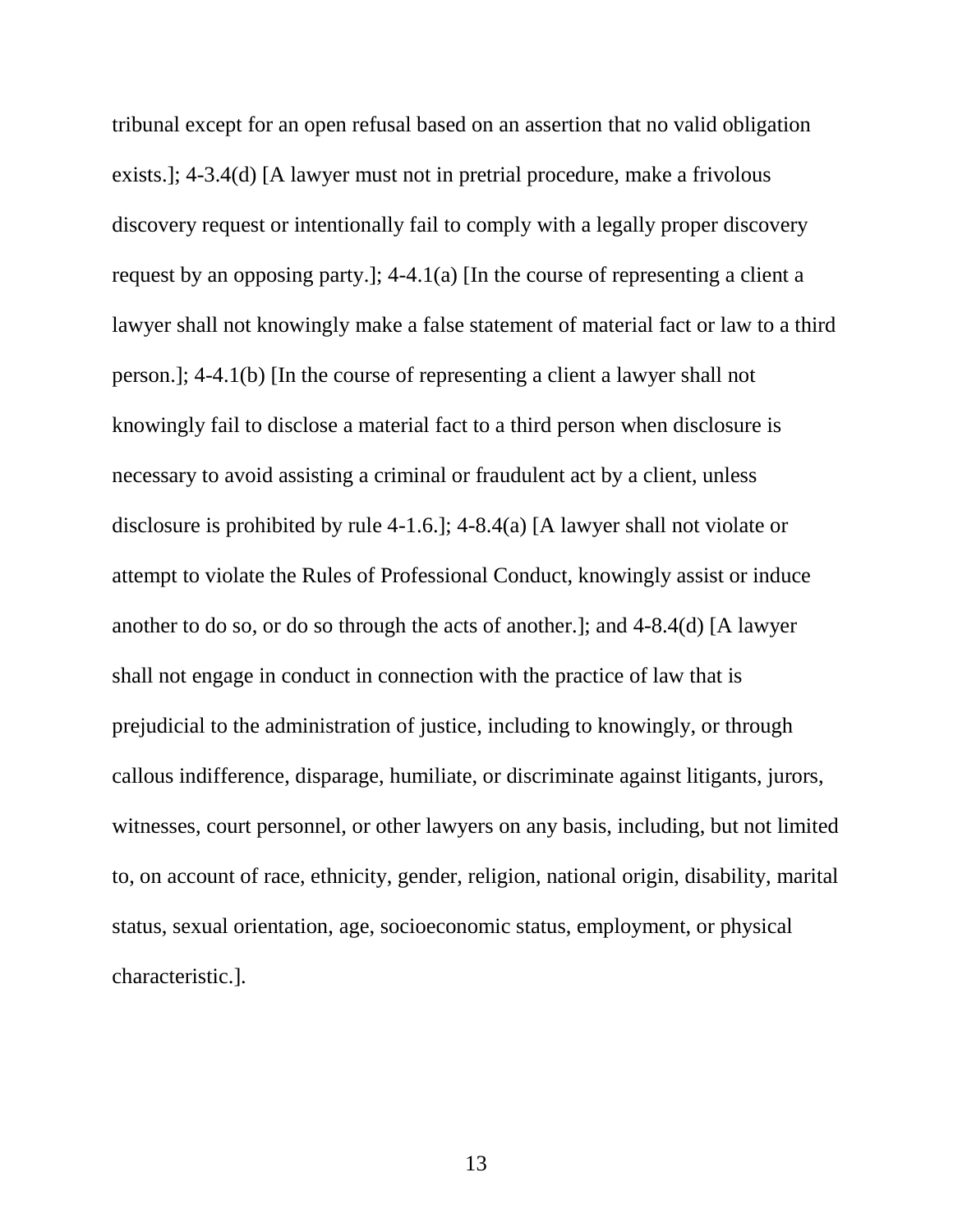WHEREFORE, The Florida Bar prays Respondent will be appropriately disciplined in accordance with the provisions of the Rules Regulating The Florida Bar as amended.

Thances Rhown-Lenis

Frances R. Brown-Lewis, Bar Counsel The Florida Bar Fort Lauderdale Branch Office Lake Shore Plaza II 1300 Concord Terrace, Suite 130 Sunrise, Florida 33323 (954) 835-0233 Florida Bar No. 503452 fbrownle@flabar.org

adria E. Quintela

ADRIA E. QUINTELA Staff Counsel The Florida Bar Lakeshore Plaza II, Suite 130 1300 Concord Terrace Sunrise, Florida 33323 (954) 835-0233 Florida Bar No. 897000 aquintel@flabar.org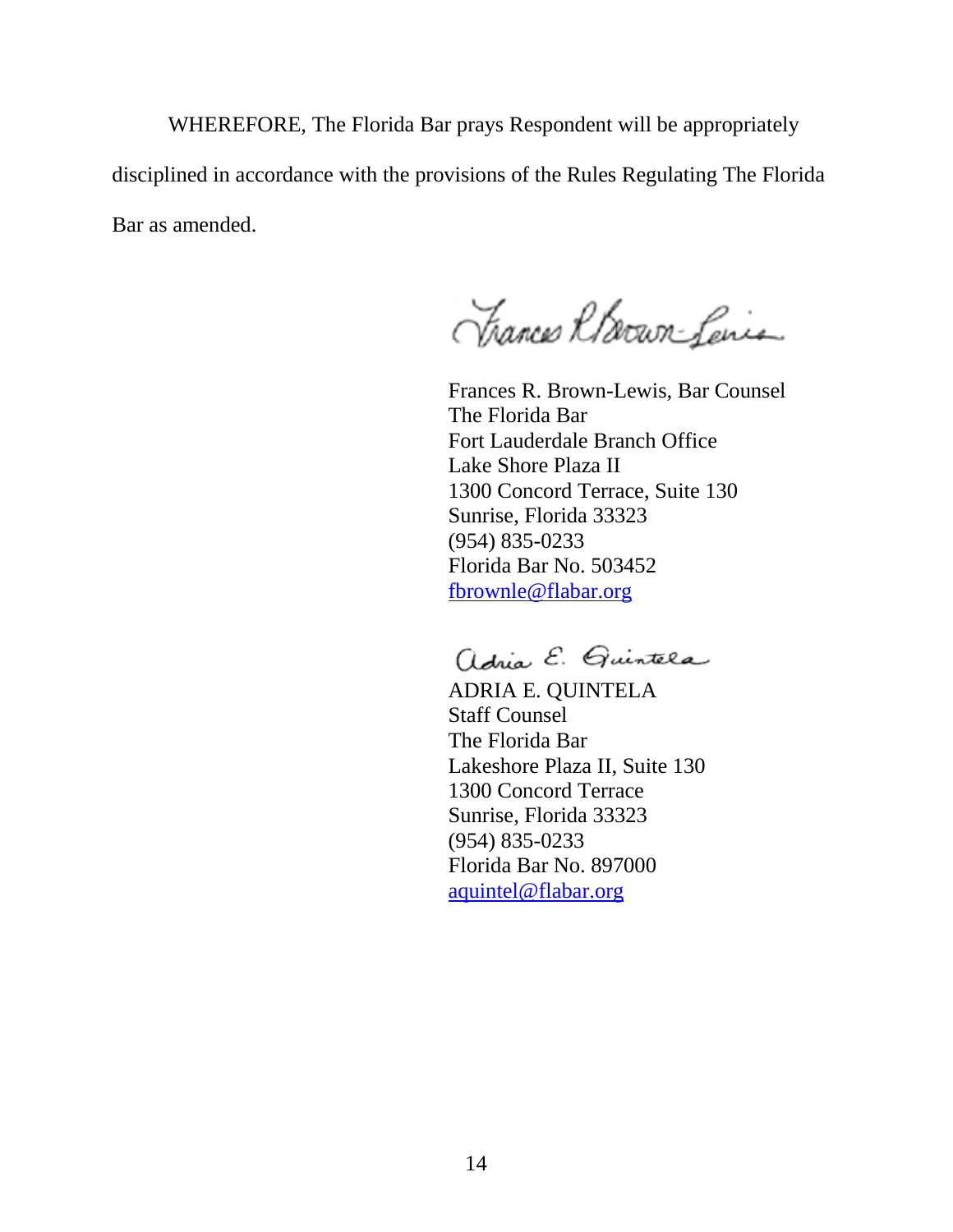### **CERTIFICATE OF SERVICE**

 using the E-filing Portal and that a copy has been furnished by United States Mail via certified mail No. 7016 0750 0000 3623 7010, return receipt requested to Respondent's Counsel, Benedict P. Kuehne, whose record bar address is 100 SE 2<sup>nd</sup> Street, Suite 3550, Miami, FL 33131-2112 and via email to Frances R. Brown-Lewis, Bar Counsel, *fbrownle@flabar.org*, on this 27th day of January, 2017. I certify that this document has been E-filed with The Honorable John A. Tomasino, Clerk of the Supreme Court of Florida with a copy provided via email to Respondent's Counsel, Benedict P. Kuehne, at ben.kuehne@kuehnelaw.com

adria E. Quintela

ADRIA E. QUINTELA Staff Counsel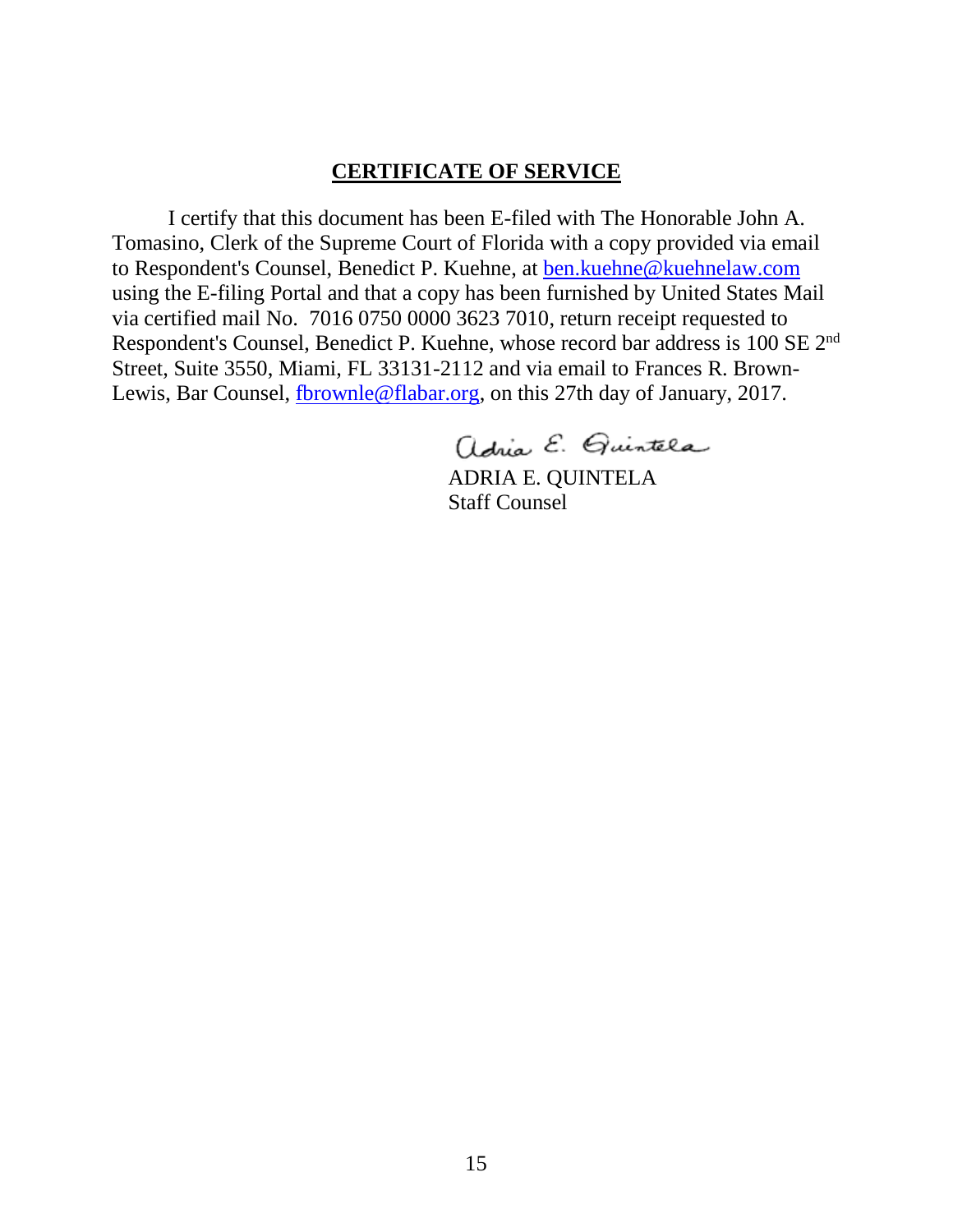## **NOTICE OF TRIAL COUNSEL AND DESIGNATION OF PRIMARY EMAIL ADDRESS**

PLEASE TAKE NOTICE that the trial counsel in this matter is Frances R. Brown-Lewis, Bar Counsel, whose address, telephone number and primary email address are The Florida Bar, Ft. Lauderdale Branch Office, Lake Shore Plaza II, 1300 Concord Terrace, Suite 130, Sunrise, Florida 33323, (954) 835-0233 and fbrownle@flabar.org. Respondent need not address pleadings, correspondence, etc. in this matter to anyone other than trial counsel and to Staff Counsel, Adria Quintela, The Florida Bar, Lakeshore Plaza II, Suite 130, 1300 Concord Terrace, Sunrise, Florida 33323, aquintel@flabar.org.